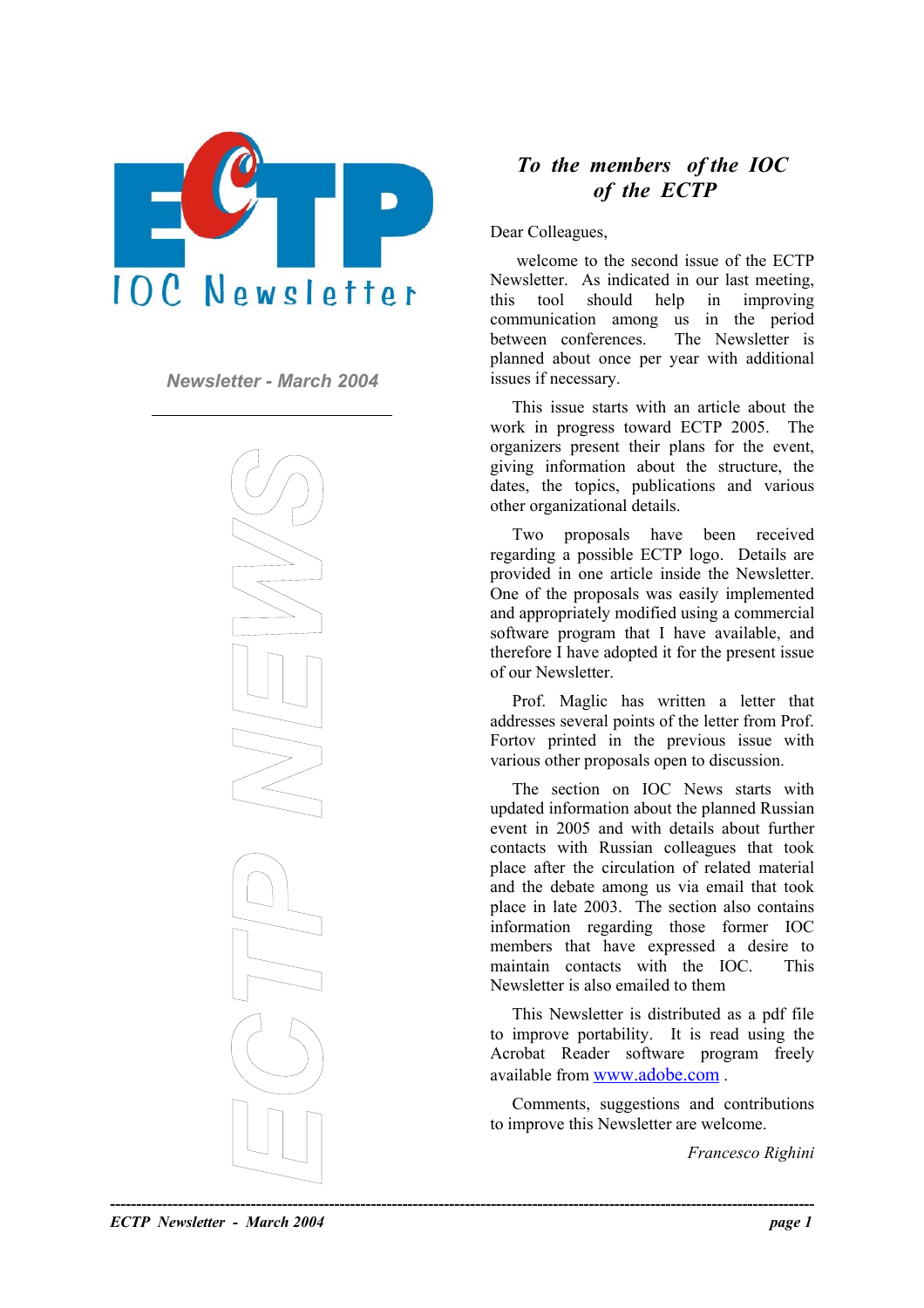# *Toward ECTP 2005*

The preparation for the ECTP conference that will be held in Bratislava, Slovakia in the period 5–8 September, 2005 is continuing. Three groups participate on the organization of the event, namely the University of Pau (France), Constantine the Philosopher University in Nitra (Slovakia) and the Institute of Physics, Slovak Academy of Sciences in Bratislava. The most important points regarding the conference were preliminarily agreed as follows:

#### *Conference structure:*

- 3 plenary talks (45 minutes including discussion)
- 1 award talk of young scientist (30 minutes including discussion)
- oral contributions (20 minutes including discussion)
- $2 3$  poster sessions (1 hour each)
- exhibition for the presentation of instruments, materials and services
- 3 workshops (one topic on solids, one on fluids, and one on thermophysics in Europe)

A discussion forum for each Workshop through the web will be opened, where the Workshop Leaders can start discussion on the topics in advance. The application(s) for the Netzsch Thermophysical Properties Award for a Young Scientist will be sent to the IOC where the selection will be made.

#### *Conference schedule***:**

Registration on September 4 at 2–5 pm with a Get Together Party at 5–7 pm.

- Main program including a Reception and a Conference Dinner on 5–8 September.

Twenty minute oral contributions were chosen to have a broader possibility of discussion. Thus the conference takes four days. Nominations for the European Thermophysical Properties Conference Award for lifetime achievements in thermophysics should be sent to the IOC where the final choice will be made.

### *Conference topics***:**

Thermophysical properties of solids with special focus on emissivity and thermal radiation properties, heat transport on nano-scale and in ultra short times, nanomaterials, multi-functional materials, composites, ceramics, porous materials, thermal insulation, soft materials.

- Thermophysical properties of fluids with special focus on near critical and super critical fluids, interfacial properties, phase equilibria, petroleum fluids, environmentally friendly fluids, polymers, biomaterials, ionic fluids.
- Theory and modeling with special focus on heat transport in heterogeneous materials (composites, porous structures, layered structures), combined mechanism of heat transport (radiation- conductionconvection), heat transport in medium under transformation, inverse problems, theory of fluids, equation of state, molecular dynamics, transport properties in fluids.
- Multi-property measuring techniques and devices/instruments with special focus on thermal conductivity/diffusivity sensors, dynamic and transient measuring techniques, methodology of data acquisition, dilatometry, advances in calorimetry techniques.
- Thermophysics for engineering applications with special focus on sintering processes, polymerization, casting, plasma spraying, refrigerant techniques, thermoelectric cooling, insulation structures in civil engineering.

### *Publications***:**

**----------------------------------------------------------------------------------------------------------------------------------------** 

- a two-page abstract will be required. Acceptance of contributions will be based on a referee procedure.
- a book of abstract will be prepared.
- **a** CD-Rom including all received manuscripts (not refereed) will be prepared.
- agreements with the Editors of High Temperatures – High Pressures, International Journals of Thermophysics and Journal Fluid of Phase Equilibria have been reached for publication of the presented papers. The refereeing will be performed according to the rules of the corresponding journal.
- consultations with the journal Editors are under way to verify the possibility of preparing a CD Proceedings of the published papers, to be sent to attendees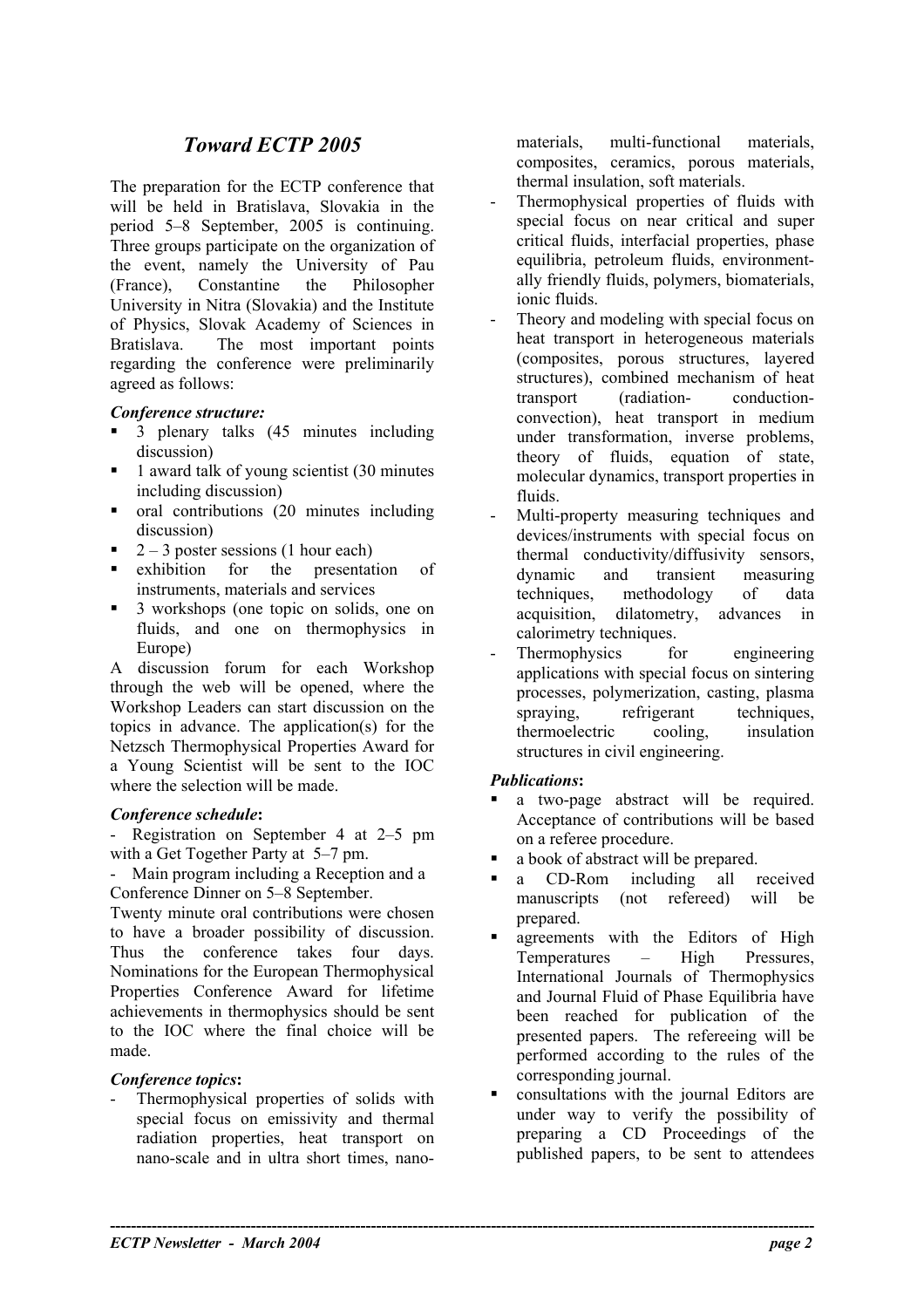after the manuscripts have been published *Best regards Carlos*  in the indicated journals.

#### *Conference announcements:*

- April 2004 web page publication in which conference venue, schedule, topics and location will be indicated together with an application form.
- First announcement will be mailed in September 2004 where information given on the web page will be printed.
- A list of potential participants is under preparation.

Additional suggestions are welcome. The preliminary web page of the conference is available at:

#### [http://ectp.sav.sk](http://ectp.sav.sk/)

We look forward to meet again all of you in Bratislava in September 2005.

*Ľ. Kubičár, J. L. Daridon, L. Vozár* 

## *Logo proposals*

In May 2003 Prof. De Castro proposed to use for the ECTP logo an adaptation of what was used for the ECTP Conference organized in Lisbon in 1993. His letter with explanations follows:

#### *Dear Francesco,*

*as I promised some time ago, I enclose the logo of the 13 ECTP, held in 1993 in Lisbon. The logo has the number, which should be redesigned for each conference, keeping in mind that it reflects the different states of matter, from left to right, in the number 3 (solid – full black, liquid - waves and gas dots) and the two principal phase transitions, melting and vaporization. If we choose a permanent logo, without the number append to it, it possibly could be applied to ECTP, with the corresponding design for the states of matter adapted to the P.* 

*These are some suggestions. I did not even speak with the designer, which I have to find, after 10 years passed. However, since we paid for this design, it is our property and we can adapt it, if we wish.* 

**----------------------------------------------------------------------------------------------------------------------------------------** 



The main difficulty regarding this proposal is that no information is known on the software used to prepare the logo and no original file is available, therefore modifications are impossible at this stage.

A second logo proposal was received in October 2003 from the organizers of ECTP 2005. The logo was prepared by a professional designer, a painter who teaches an industrial design course at Constantine the Philosopher University in Nitra, Slovakia. He explains his proposal as follows:

- the colors symbolize thermal conditions (cold-blue, hot-red),

- the letter C symbolizes fire, turbulence, it is up because of this condition,

- it follows contemporary modern trends in design,

- it is simple concerning the shape, but with enough contrast to draw attention

Several different versions of this logo have been made available, all using Corel Draw files that are easily manipulated to change writings and other details. The various versions will be used for ECTP 2005 (call for papers, sessions, web site,…). I have easily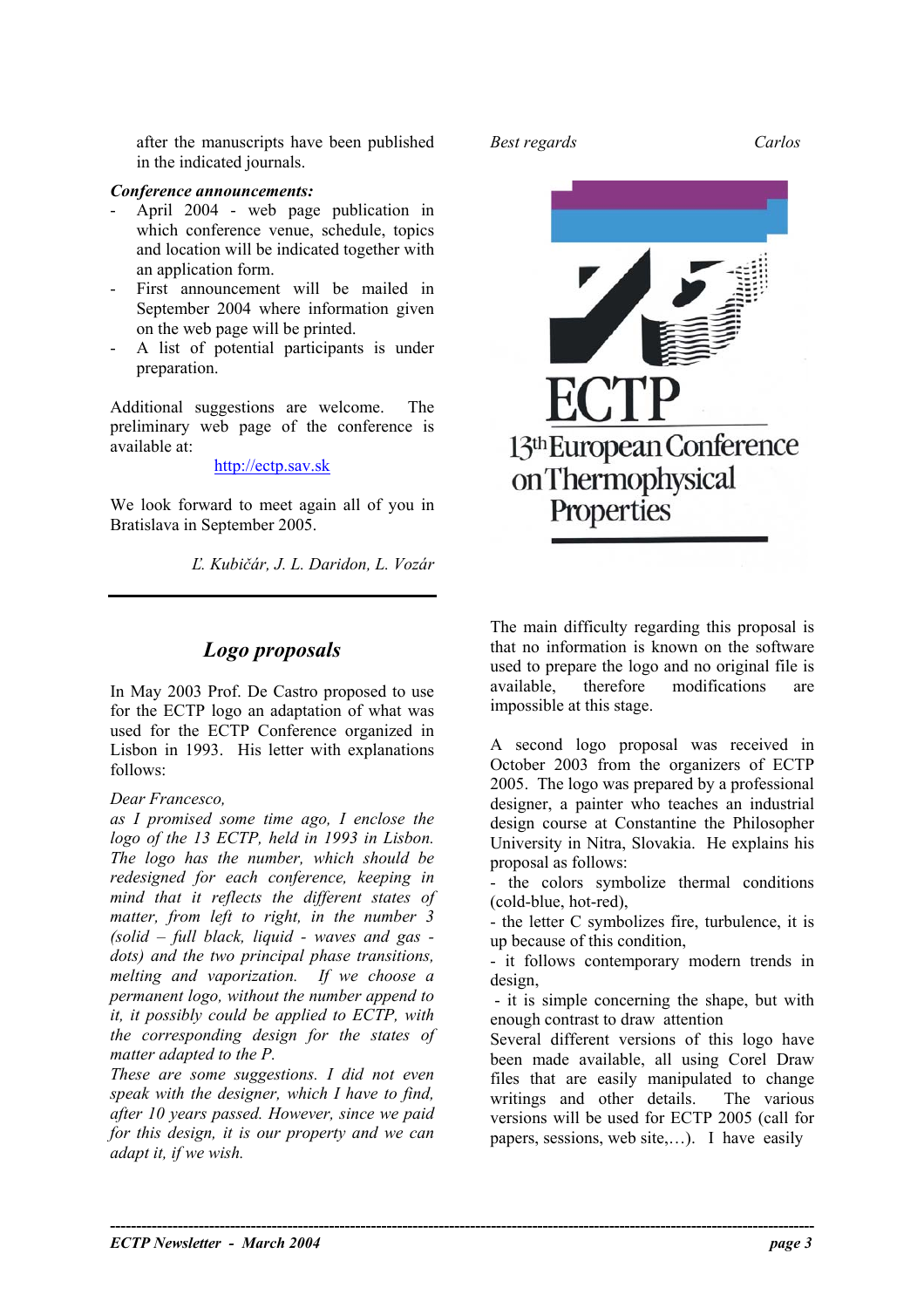

changed some of the original writing to prepare the specific Newsletter logo that is reproduced in the first page.

# *A letter from Prof. Maglic*

The following letter was received from Prof. Kosta Maglic in October 2003. It covers some of the topics raised by Prof. V. Fortov in the letter published in the previous Newsletter issue and other items of general interest. It is reproduced here with the approval of the sender…

### *Dear Francesco,*

*The ECTP Newsletter is an excellent contribution in establishing firmer bond among IOC members between conferences which was needed long time ago. Particularly now, with so many new members. I sincerely congratulate you on your effort. Irrespective how many responses you have received you may be sure that most of IOC members feel the same way.* 

*I have read Fortov's attention deserving remarks, and was thinking about them for some time. In fact my delay in responding the appearance of the Newsletter was predominantly due to weighing how to expand on the last of them.* 

*About the first comment. Abstracts on the web site before the conference would be certainly welcome. Regarding electronic presentation techniques I am not sufficiently familiar with them, however I should be inclined to favor something like this for smaller task or discussion groups, should they be established. Like the regular discussions on the progress of the Compendium I that I had in the eighties* 

*with Ared Cezairliyan, Merril Minges, and later on with V. E. Peletsky.* 

*You might inquire with Fortov about the second one, i.e. what did he really mean. Is the proposal that all complete papers should be on the web site, or alternatively, after acquaintance with their contents from abstracts they be available to interested participants from their authors in electronic form?* 

*The third is the most intriguing remark. The Award for life achievement by itself means that the awardee has devoted most of his professional life to thermophysics science and that he has attained marked results in it. If this person has contributed to the general purpose in the area of thermophysics in an active way, this normally represents further plus for recommendation. As Fortov has observed, this implicitly gives distinct advantage to the members of the IOC, since most of them have satisfied both criteria in their lifetime. This now opens question of the number of awards. Firstly, as we now consist of two groups of scientists working in distinctly different areas of thermophysics, the solids and fluids, it seems reasonable that two awards for two directions in thermophysics, fluids and solids should be donated in parallel.* 

*It might be also worthwhile to consider establishing an additional award for mature scientists similar to the one for the young ones, which should refer to an achievement on a certain rounded topic. Like an approved theory, a new method approved in practice and generally accepted, or similar. When you consider that in the period of eighteen years the European Conferences have distinguished only seven scientists in the whole area of thermophysics (without two recipients of the Netsch young scientist award which is of different nature), Fortov's comment deserves further attention.* 

*Related to the award(s), the procedures for proposing candidates for all awards should be more precisely defined and re-established. What proposals have to involve and contain at how much detail; the dates when particular contests start and end, the commission which proposes to the IOC members ranking among* 

**----------------------------------------------------------------------------------------------------------------------------------------**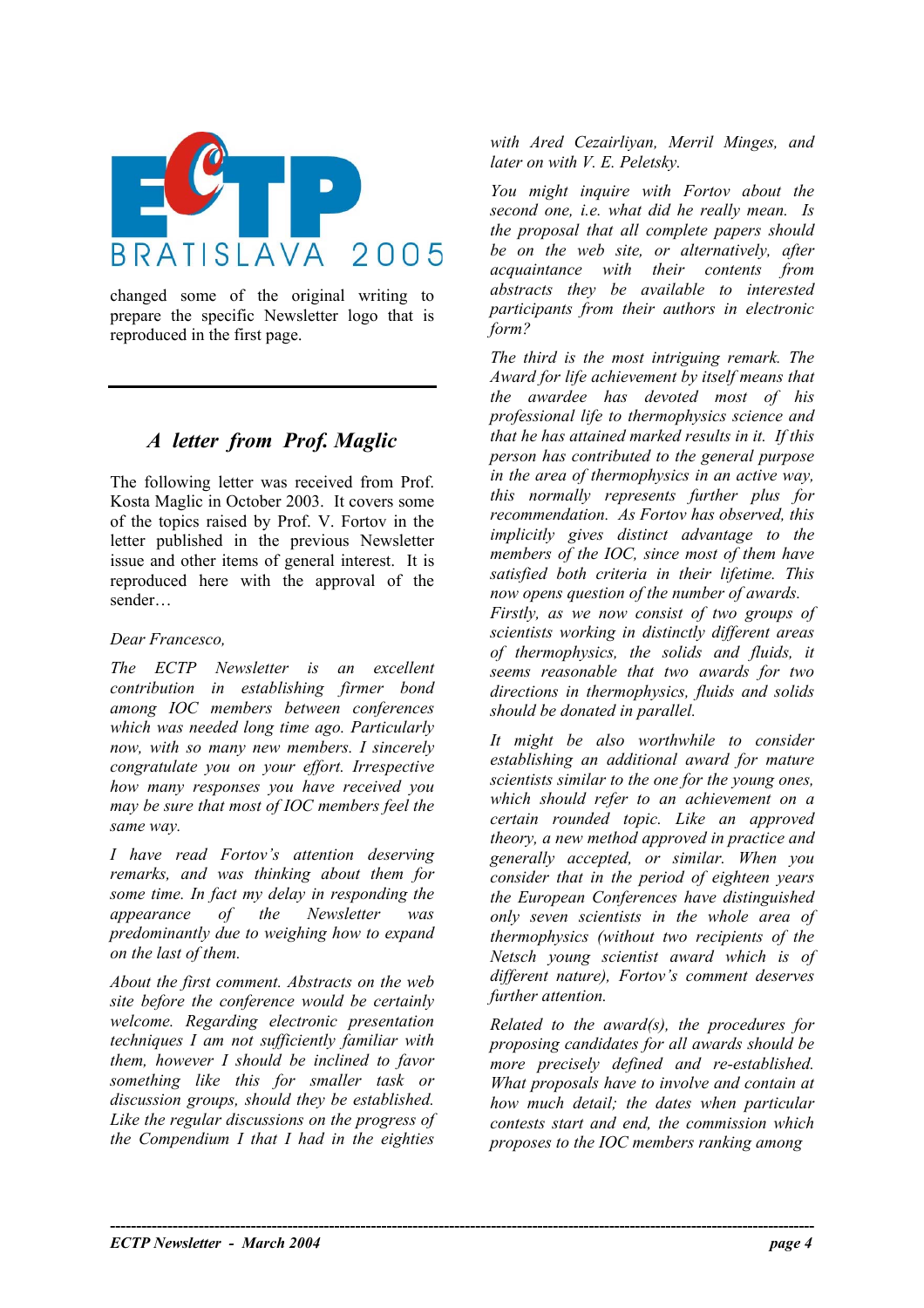*applied candidates, the terms of its functioning, and timetable of particular steps etc. If a conference is an ECTP, then the time (at its opening or closing), the procedure of presenting award(s) as well as their justification should be always effected in the same way, irrespective of local customs and habits in the country of the organizer.* 

*With best regards,* 

*Kosta* 

## *IOC News*

*Russian event in 2005.* After the circulation in early October 2003 to all IOC members of the material related to the event planned by the Russian National Committee on Thermophysical Properties (NCTP), a lively email debate followed, with various comments and considerations by different IOC members. In January 2004, while the small ad-hoc group (Kubicar, Wakeham and Righini) was collecting and evaluating the circulated material, information was received by the Secretary of the NCTP that they were considering to move their planned event to early October 2005. In relation to this new information, the small ad-hoc group debated the matter and sent to the Russian colleagues the following letter:

*January 30, 2004* 

**----------------------------------------------------------------------------------------------------------------------------------------** 

*Prof. A. I. Savvatimski Scientific Secretary of the Russian National Committee for Thermophysical Properties Moscow, Russia* 

*Dear Prof. Savvatimski,* 

*Thank you for your recent email message indicating a possible new date for the Russian National Conference on Thermophysical Properties in early October 2005. This letter intends to update you on the situation and on the views that have emerged from the debate that has taken place within the IOC of the ECTP in recent weeks. In preparing this letter I have consulted both the current ECTP Chairman and the previous ECTP Chairman.* 

*The debate among IOC members indicated that several national events are already organized in various countries of Europe. In general these events cater mostly to local needs and are specifically tailored to the local thermophysics community. The IOC welcomes these local initiatives that spread knowledge and interest locally and are a real complement to the ECTP. The Russian thermophysics community has a long and proud history and our Russian colleagues are to be commended for having been able to re-organize their national event after a difficult period.* 

*As indicated in my previous email message to Prof. Fortov, our main concern was that two conferences covering the same broad topics at the same time in Europe might come in conflict in the future and also present a wrong picture of European efforts to the international thermophysics community. The NCTP letter of September 28, 2003 has clearly set out your position and given us a better understanding of the related problems that you face. We would like to thank the Russian Colleagues for having reconsidered their earlier decision and think that the October date that you now propose minimizes possible conflicts in 2005.* 

*We also understand the desire of the Russian thermophysics community to maintain contacts with related nearby scientific communities as well as with several important scientists of Russian nationality presently working abroad. For future editions (after 2005) of the Russian national event, enlarged as indicated earlier, we have the following suggestion for your consideration. It seems that the NCTP favors a triennial event; thus its future editions might be planned either in the years of the ASME Symposium in the USA (2006, 2009,…) or in the years of the Asian Thermophysical Properties Conference (2007, 2010,…). The reason for this suggestion is quite simple. If we suppose that the financial difficulties for many of us will unfortunately not be overcome soon, the cost of travel either to the USA or to a Far East destination will remain high. However the situation is different in Europe where distances are smaller and air travel not always necessary, and it is this quite likely that your Russian conference could attract a wider*